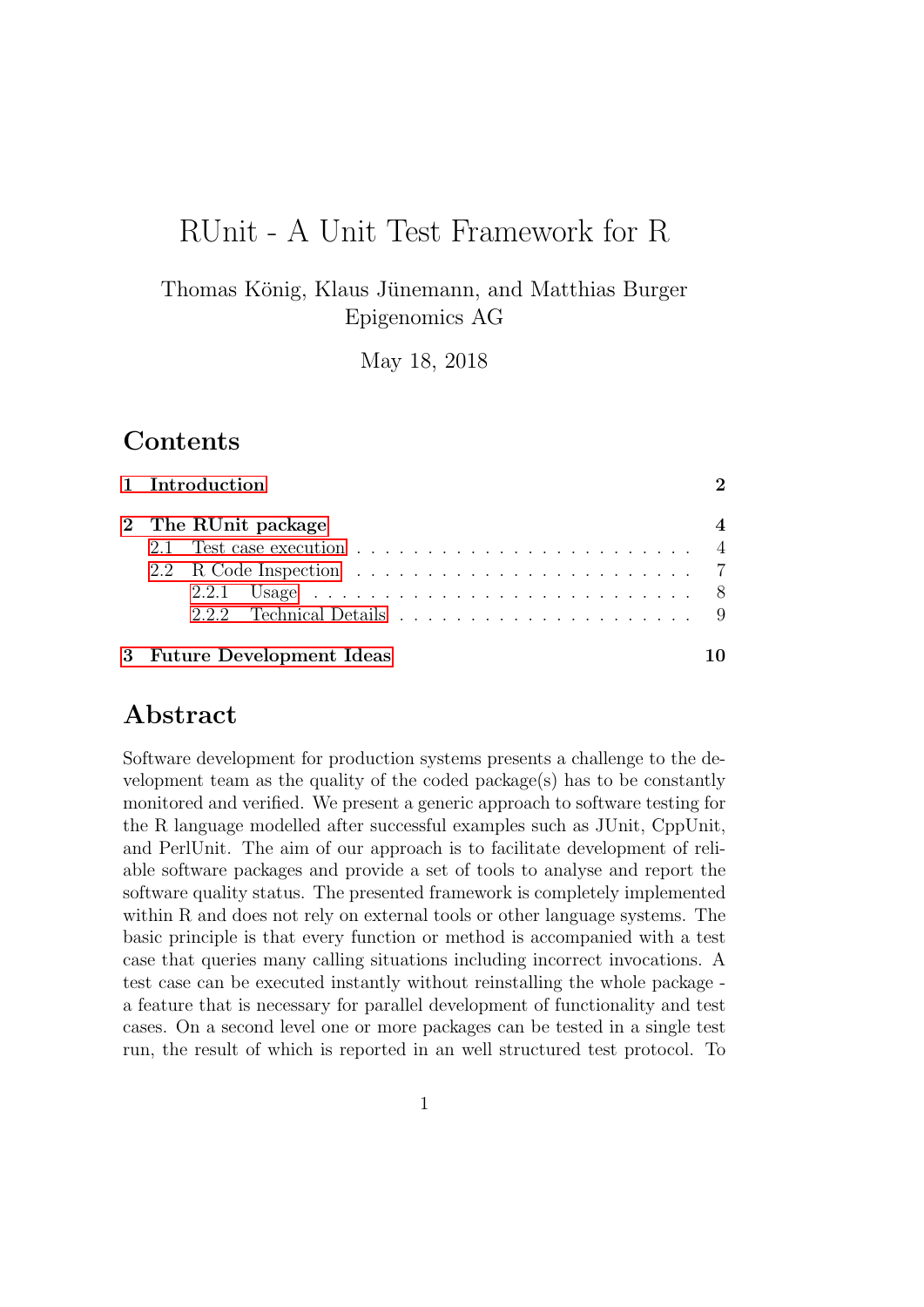verify the coverage of the test framework a code inspector is provided that monitors the code coverage of executed test cases. The result of individual test invocations as well as package wide evaluations can be compiled into a summary report exported to HTML. This report details the executed tests, their failure or success, as well as the code coverage. Taking it one step further and combining the build system with a development and release procedure with defined code status description this approach opens the way for a principled software quality monitoring and risk assessment of the developed application. For our code development we have utilised the described system with great benefit w.r.t. code reliability and maintenance efforts in a medium sized development team.

## <span id="page-1-0"></span>1 Introduction

The importance of software testing can hardly be overrated. This is all the more true for interpreted languages where not even a compiler checks the basic consistency of a program. Nonetheless, testing is often perceived more as a burden than a help by the programmer. Therefore it is necessary to provide tools that make the task of testing as simple and systematic as possible. The key goal of such a testing framework should be to promote the creation and execution of test cases to become an integral part of the software development process. Experience shows that such a permanently repeated code test - simplify cycle leads to faster and more successful software development than the usually futile attempt to add test cases once the software is largely finished. This line of thought has been pushed furthest by the Extreme Programming [\[1\]](#page-10-0) and Test-First paradigms where test cases are viewed as the essential guidelines for the development process. These considerations lead to various requirements that a useful testing framework should satisfy:

- Tests should be easy to execute.
- The results should be accessible through a well structured test protocol.
- It should be possible to execute only small portions of the test cases during the development process.
- It should be possible to estimate the amount of code that is covered by some test case.

Testing frameworks that address these aspects have been written in a variety of languages such as Smalltalk, Java, C++ and Python. In particular, the approach described in [\[2\]](#page-10-1) has turned out to be very successful, leading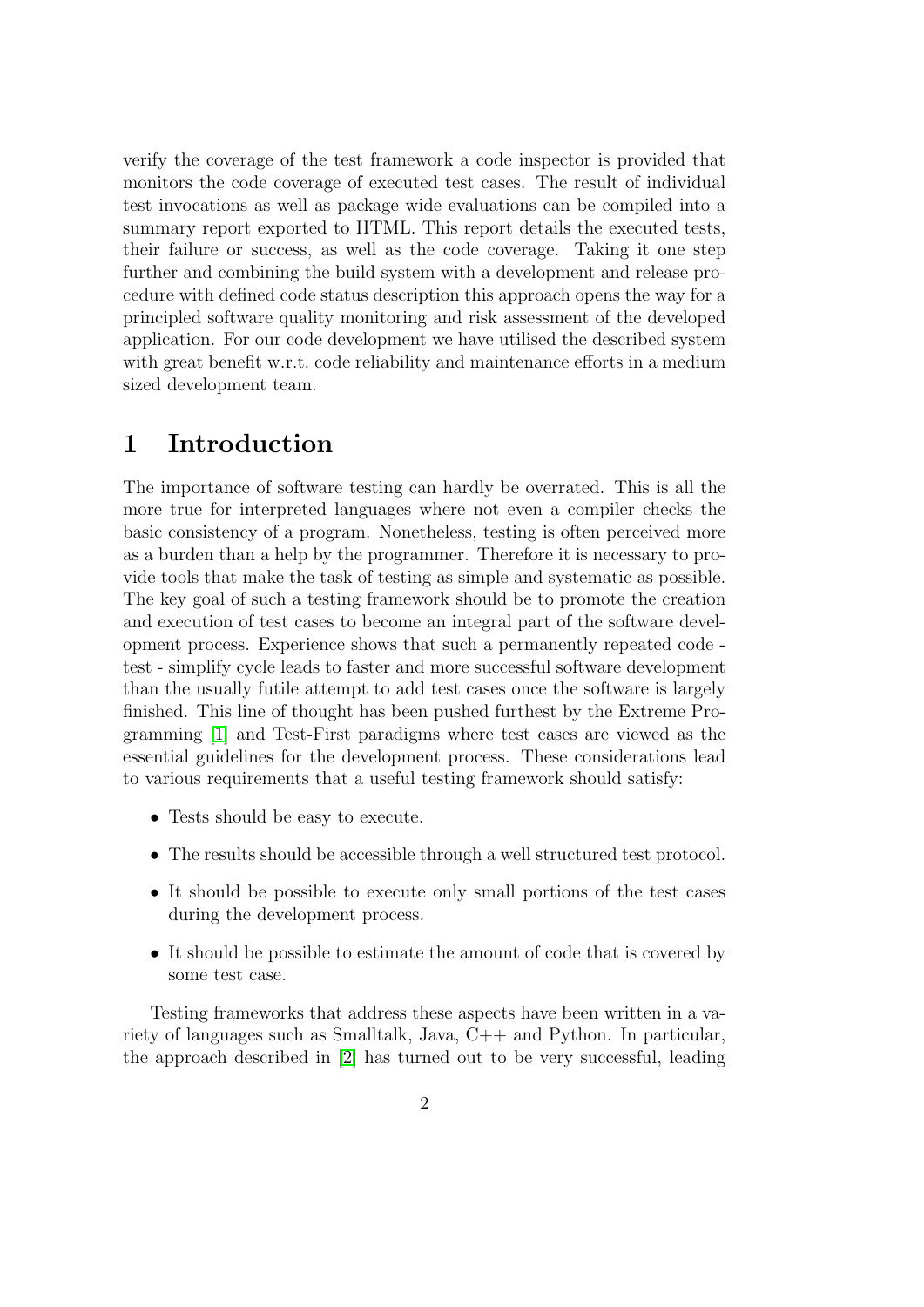– among others – to the popular JUnit library for Java [\[3\]](#page-10-2), which has been ported to many other languages (see [\[1\]](#page-10-0) for an extensive list of testing frameworks for all kinds of languages). Accordingly, the RUnit package (available at sourceforge [\[5\]](#page-10-3)) is our version of porting JUnit to R, supplemented by additional functionality to inspect the test coverage of some function under question.

One may wonder why R would need yet another testing framework even though the standard method, namely executing  $R$  CMD check on ones complete package at the shell prompt, is widely accepted and applied. We think, however, that the RUnit approach is more in line with the above listed requirements and can be seen as a complement to the existing process in that:

- test cases are called and executed from the R prompt
- the programmer decides which result or functionality to put under testing, e.g. formating issues of textual output do not need to matter
- test and reference data files need not be maintained separately but are combined into one file
- test cases need not be limited to testing/using functionality from one package checked at a time

Moreover, testing frameworks based on JUnit ports seem to have become a quasi standard in many programming languages. Therefore, programmers new to R but familiar with other languages might appreciate a familiar testing environment. And finally, offering more than one alternative in the important field of code testing is certainly not a bad idea and could turn out useful.

Before explaining the components of the RUnit package in detail, we would like to list some of the lessons learned in the attempt of writing useful test suites for our software (a more complete collection of tips relating to a Test-First development approach can be found in [\[4\]](#page-10-4)):

- Develop test cases parallel to implementing your functionality. Keep testing all the time (code - test - simplify cycle). Do not wait until the software is complete and attempt to add test cases at the very end. This typically leads to poor quality and incomplete test cases.
- Distinguish between unit and integration tests: Unit tests should be as small as possible and check one unit of functionality that cannot be further decomposed. Integration tests, on the other hand, run through a whole analysis workflow and check the interplay of various software components.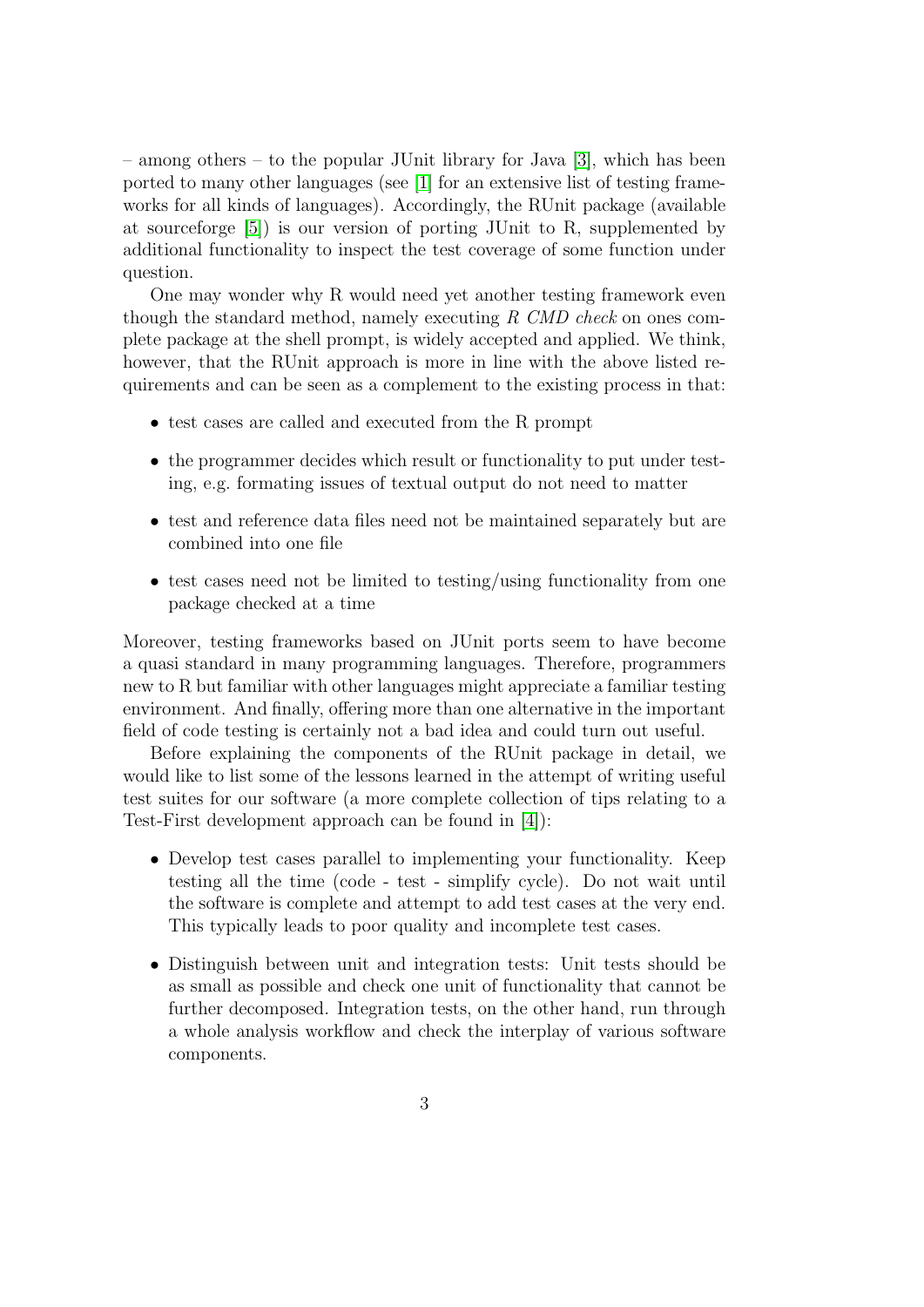- Good test coverage enables refactoring, by which a reorganisation of the implementation is meant. Without regular testing the attitude 'I better do not touch this code anymore' once some piece of software appears to be working is frequently encountered. It is very pleasing and timesaving just to run a test suite after some improvement or simplification of the implementation to see that all test cases are still passing (or possibly reveal some newly introduced bug). This refactoring ability is a key benefit of unit testing leading not only to better software quality but also to better design.
- Do not test internal functions but just the public interface of a library. Since R does not provide very much language support for this distinction, the first step here is to clarify which functions are meant to be called by a user of a package and which are not (namespaces in R provide a useful directive for making this distinction, if the export list is selected carefully and maintained). If internal functions are directly tested, the ability of refactoring gets lost because this typically involves reorganisation of the internal part of a library.
- Once a bug has been found, add a corresponding test case.
- We greatly benefitted from an automated test system: A shell script, running nightly, checks out and installs all relevant packages. After that all test suites are run and the resulting test protocol is stored in a central location. This provides an excellent overview over the current status of the system and the collection of nightly test protocols documents the development progress.

# <span id="page-3-0"></span>2 The RUnit package

This section contains a detailed explanation of the RUnit package and examples how to use it. As has already been mentioned the package contains two independent components: a framework for test case execution and a tool that allows to inspect the flow of execution inside a function in order to analyse which portions of code are covered by some test case. Both components are now discussed in turn.

### <span id="page-3-1"></span>2.1 Test case execution

The basic idea of this component is to execute a set of test functions defined through naming conventions, store whether or not the test succeeded in a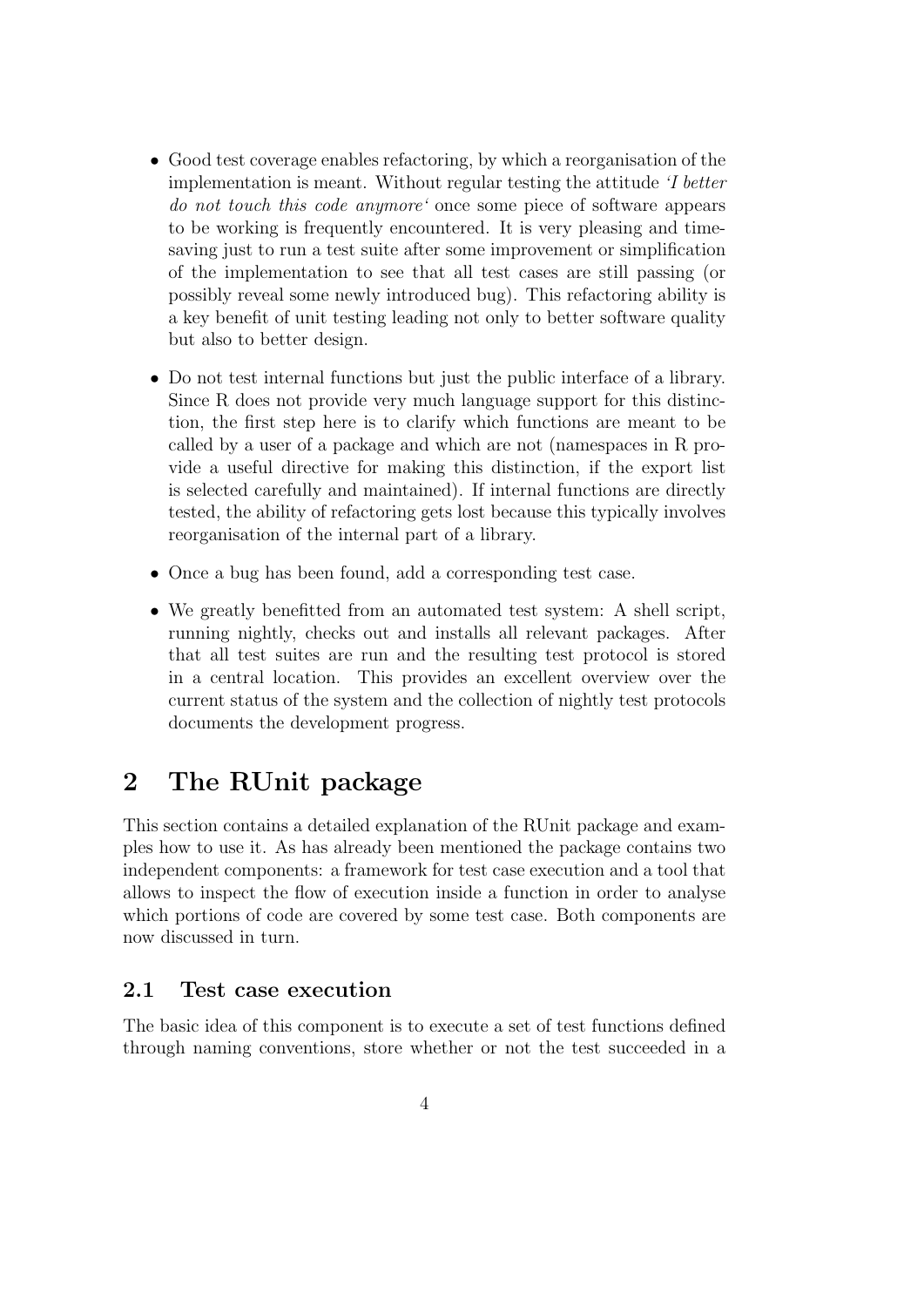central logger object and finally write a test protocol that allows to precisely identify the problems.

Note, that RUnit - by default - sets the version for normal, and all other RNGs to 'Kinderman-Ramage', and 'Marsaglia-Multicarry', respectively. If you like to change these defaults please see ?defineTestSuite for argument 'rngNormalKind' and 'rngKind'.

As an example consider a function that converts centigrade to Fahrenheit:

```
c2f \leftarrow function(c) return(9/5 * c + 32)
```
A corresponding test function could look like this:

```
test.c2f \le function() {
  checkEquals(c2f(0), 32)
  checkEquals(c2f(10), 50)
  checkException(c2f("xx"))
}
```
The default naming convention for test functions in the RUnit package is test... as is standard in JUnit. To perform the actual checks that the function to be tested works correctly a set of functions called check ... is provided. The purpose of these check functions is two-fold: they make sure that a possible failure is reported to the central test logger so that it will appear properly in the final test protocol and they are supposed to make explicit the actual checks in a test case as opposed to other code used to set up the test scenario. Note that checkException fails if the passed expression does not generate an error. This kind of test is useful to make sure that a function correctly recognises error situations instead of silently creating inappropriate results. These check functions are direct equivalents to the various assert functions of the JUnit framework. More information can be found in the online help.

Before running the test function it is necessary to create a test suite which is a collection of test functions and files relating to one topic. One could, for instance, create one test suite for one R package. A test suite is just a list containing a name, an array of absolute directories containing the locations of the test files, a regular expression identifying the test files and a regular expression identifying the test functions. In our example assume that the test function is located in a file runitc2f.r located in a directory /foo/bar/. To create the corresponding test suite we can use a helper function:

```
testsuite.c2f <- defineTestSuite("c2f",
                 dirs = file.path(.path.package(package="RUnit"),
                            "examples"),
```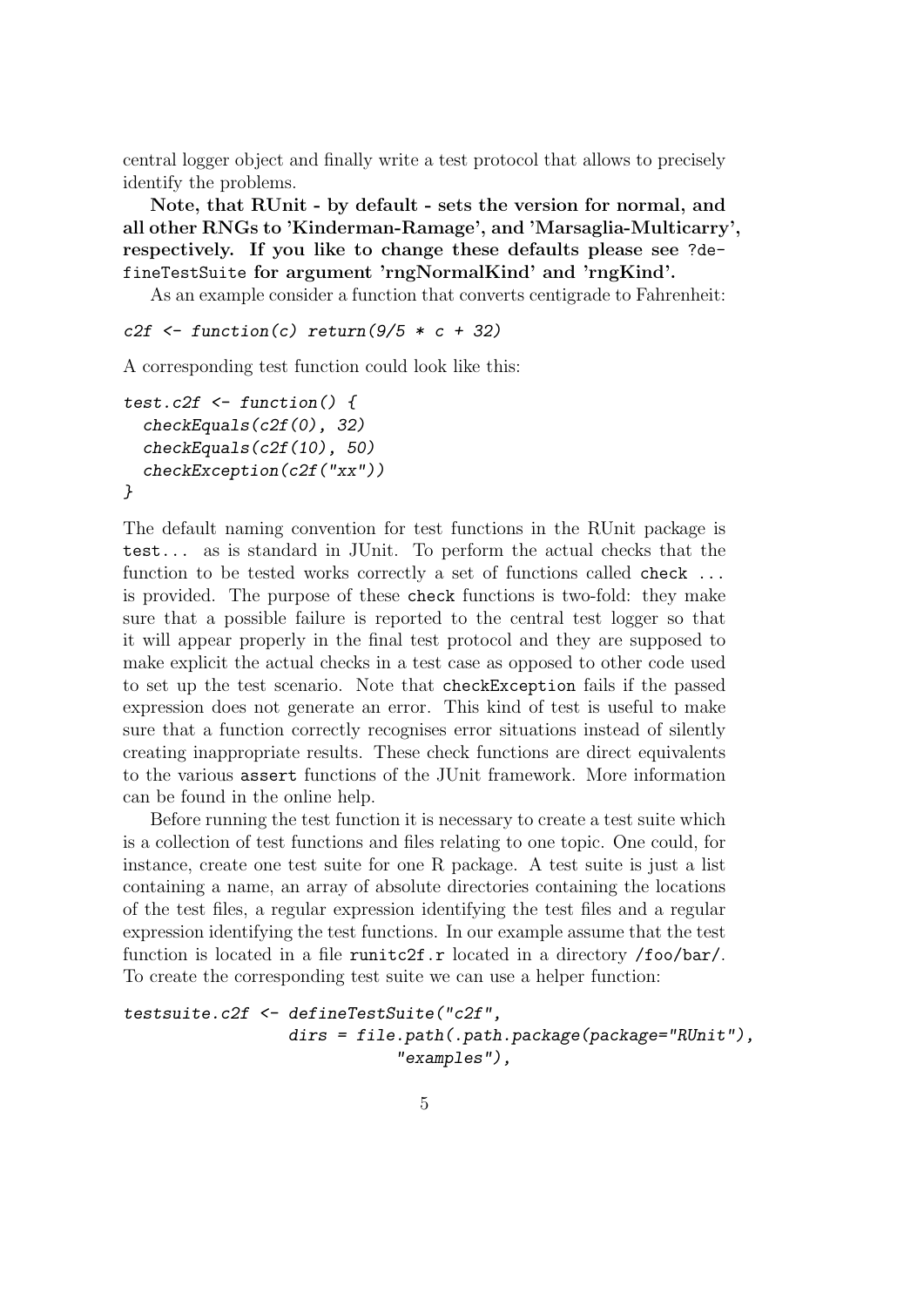```
testFileRegexp = "runit. + \\\}.r",testFuncRegexp = "test. +",rngKind = "Marsaglia-Multicarry",
rngNormalKind = "Kinderman-Ramage")
```
All that remains is to run the test suite and print the test protocol:

```
testResult <- runTestSuite(testsuite.c2f)
printTextProtocol(testResult)
```
The resulting test protocol should be self explanatory and can also be printed as HTML version. See the online help for further information. Note that for executing just one test file there is also a shortcut in order to make test case execution as easy as possible:

```
runTestFile(file.path(.path.package(package="RUnit"),
            "examples/runitc2f.r"))
```
The creation and execution of test suites can be summarised by the following recipe:

- 1. create as many test functions in as many test files as necessary
- 2. create one or more test suites using the helper function defineTest-Suite
- 3. run the test suites with runTestSuite
- 4. print the test protocol either with printTextProtocol or with print-HTMLProtocol (or with a generic method like print or summary)

We conclude this section with some further comments on various aspects of the test execution framework:

- A test file can contain an arbitrary number of test functions. A test directory can contain an arbitrary number of test files, a test suite can contain an arbitrary number of test directories and the test runner can run an arbitrary number of test suites – all resulting in one test protocol. The test function and file names of a test suite must, however, obey a naming convention expressible through regular expressions. As default test functions start with test and files with runit.
- RUnit makes a distinction between failure and error. A failure occurs if one of the check functions fail (e.g. checkTrue(FALSE) creates a failure). An error is reported if an ordinary R error (usually created by stop) occurs.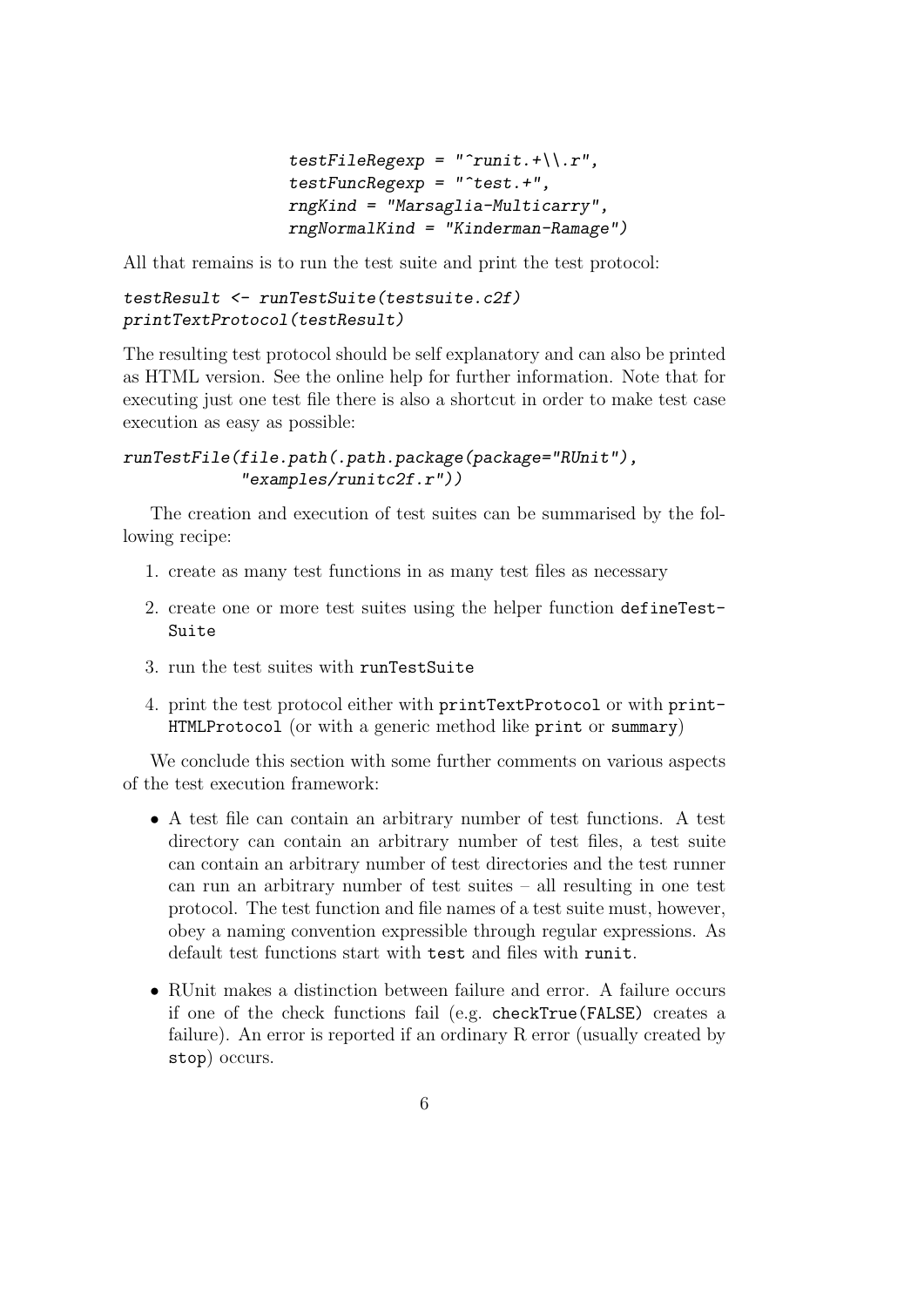- Since version 0.4.0 there is a function DEACTIVATED which can be used to deactivate test cases temporarily. This might be useful in the case of a major refactoring. In particular, the deactivated test cases are reported in the test protocol so that they cannot fall into oblivion.
- The test runner tries hard to leave a clean R session behind. Therefore all objects created during test case execution will be deleted after a test file has been processed.
- In order to prevent mysterious errors the random number generator is reset to a standard setting before sourcing a test file. If a particular setting is needed to generate reproducible results it is fine to configure the random number generator at the beginning of a test file. This setting applies during the execution of all test functions of that test file but is reset before the next test file is sourced.
- In each source file one can define the parameterless functions . setUp() and .tearDown(). which are then executed directly before and after each test function. This can, for instance, be used to control global settings or create addition log information.

### <span id="page-6-0"></span>2.2 R Code Inspection

The Code Inspector is an additional tool for checking detailed test case coverage and getting profiling information. It records how often a code line will be executed. We utilise this information for improving our test cases, because we can identify code lines not executed by the current test case code. The Code Inspector is able to handle S4 methods. During the development of the Code Inspector, we noticed, that the syntax of R is very flexible. Because our coding philosophy has an emphasis of maintenance and a clear style, we developed style guides for our R coding. Therefore, one goal for the Code Inspector was to handle our coding styles in a correct manner. This leads to the consequence that not all R expression can be handled correctly. In our implementation the Code Inspector has two main functional parts. The first part is responsible for parsing and modifying the code of the test function. The second part, called the Tracker, holds the result of the code tracking. The result of the tracking process allows further analysis of the executed code.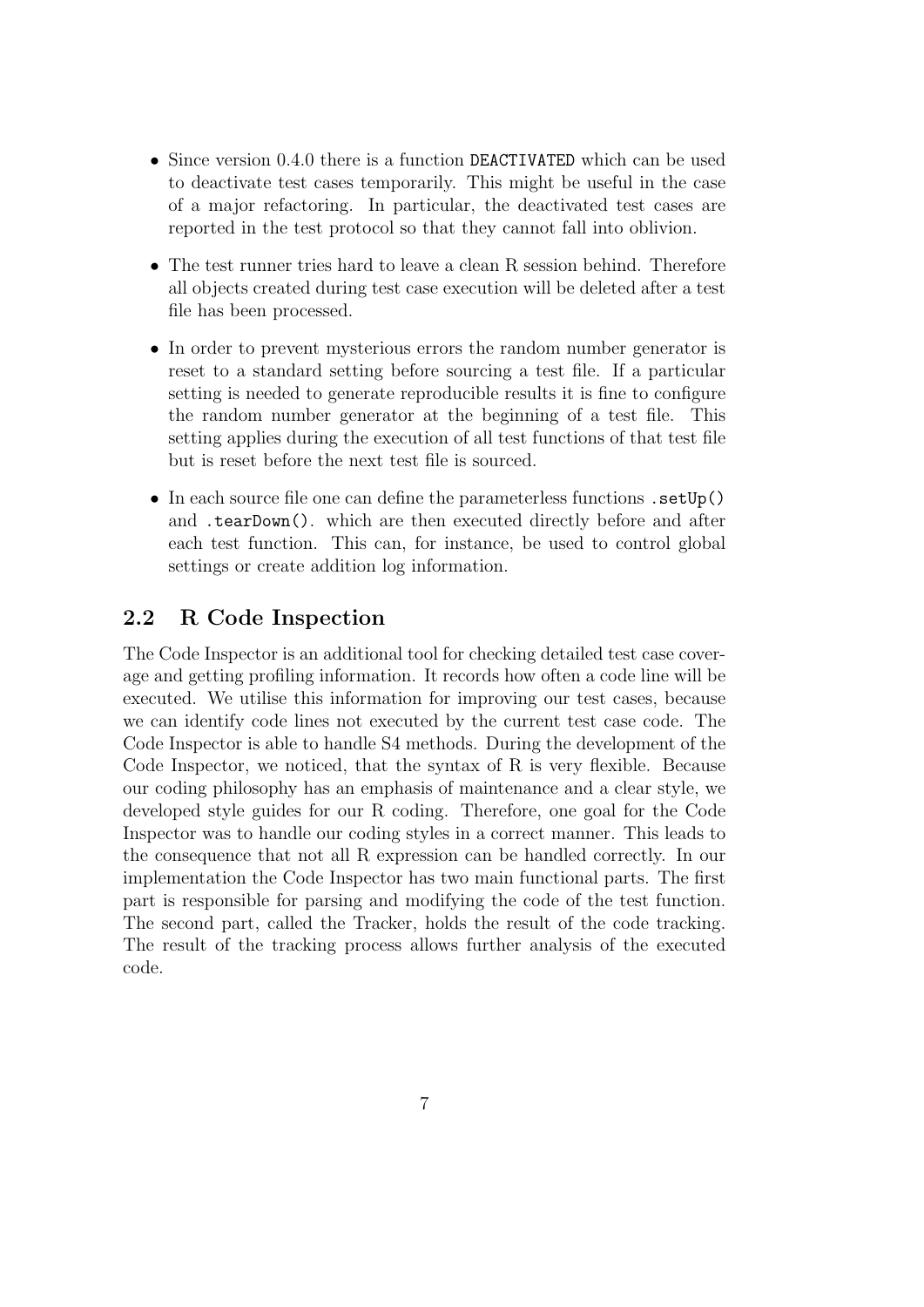#### <span id="page-7-0"></span>2.2.1 Usage

The usage of the Code Inspector and the Tracker object is very simple. The following code snippet is an example:

```
> library(RUnit)
> ## define sample functions to be tested
> foo \le function(x) {
+ x \leftarrow x * xx \le -2*x+ return(x)
+ }
> test.foo <- function() {
+
+ checkTrue(is.numeric(foo(1:10)))
+ checkEquals(length(foo(1:10)), 10)
+ checkEqualsNumeric(foo(1), 2)
+ }
> bar <- function(x, y=NULL) {
+
+ if (is.null(y)) {
+ y \leftarrow x+ }
+
+ if (all(y > 100)) {
+ ## subtract 100
+ y \le - y - 100+ }
+
+ res \leftarrow x^y
+ return(res)
+ }
> track <- tracker(); ## initialize a tracking "object"
> track$init(); ## initialize the tracker
> a < -1:10> d \leq - \text{seq}(0,1,0.1)> resFoo <- inspect(foo(a), track=track); ## execute the test function and track
> resBar <- inspect(bar(d), track=track); ## execute the test function and track
> resTrack <- track$getTrackInfo(); ## get the result of Code Inspector (a list)
> printHTML.trackInfo(resTrack) ; ## create HTML sites
```
Note, that the tracking object is an global object and must have the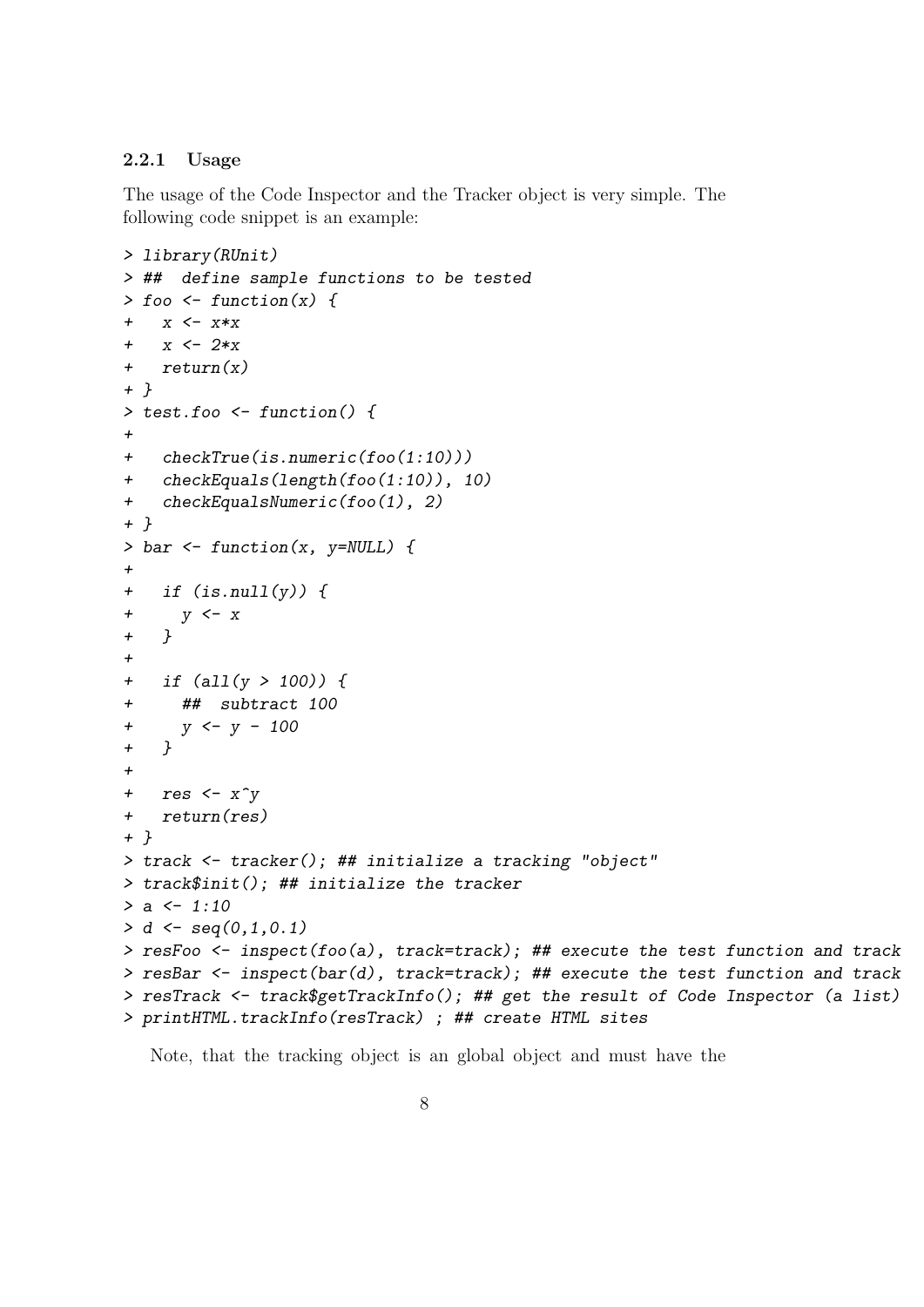name track. The inspect function awaits a function call as argument and executes and tracks the function. The results will be stored in the tracking object. The result of the function (not of the Tracker) will be returned as usual. The tracking results will received by tr\$getResult(). With printHTML the result of the tracking process will be presented as HTML pages.

### <span id="page-8-0"></span>2.2.2 Technical Details

The general idea for the code tracking is to modify the source code of the function. Therefore, we use the parse and deparse functions and the capability of R to generate functions on runtime. To track the function we try to include a hook in every code line. That hook calls a function of the tracked object. The information of the tracking will be stored in the closure of the tracking object (actually a function). Because the R parser allows very nested expressions, we didn't try to modify every R expression. This is a task for the future. A simple example for the modifying process is as follow: original:

```
> foo \leq function(x)+ {
+ y <- 0
+ for(i in 1:x)
+ {
+ y \le y + x+ }
+ return(y)
+ }
modified:
> foo.mod \leq function(x)
+ {
+ track$bp(1) ;
+ y \leftarrow 0+ track$bp(2);
+ for(i in 1:x)
+ {
+ track$bp(4) ;
+ y \leftarrow y + x+ }
+ track$bp(6);
+ return(y)
+ }
```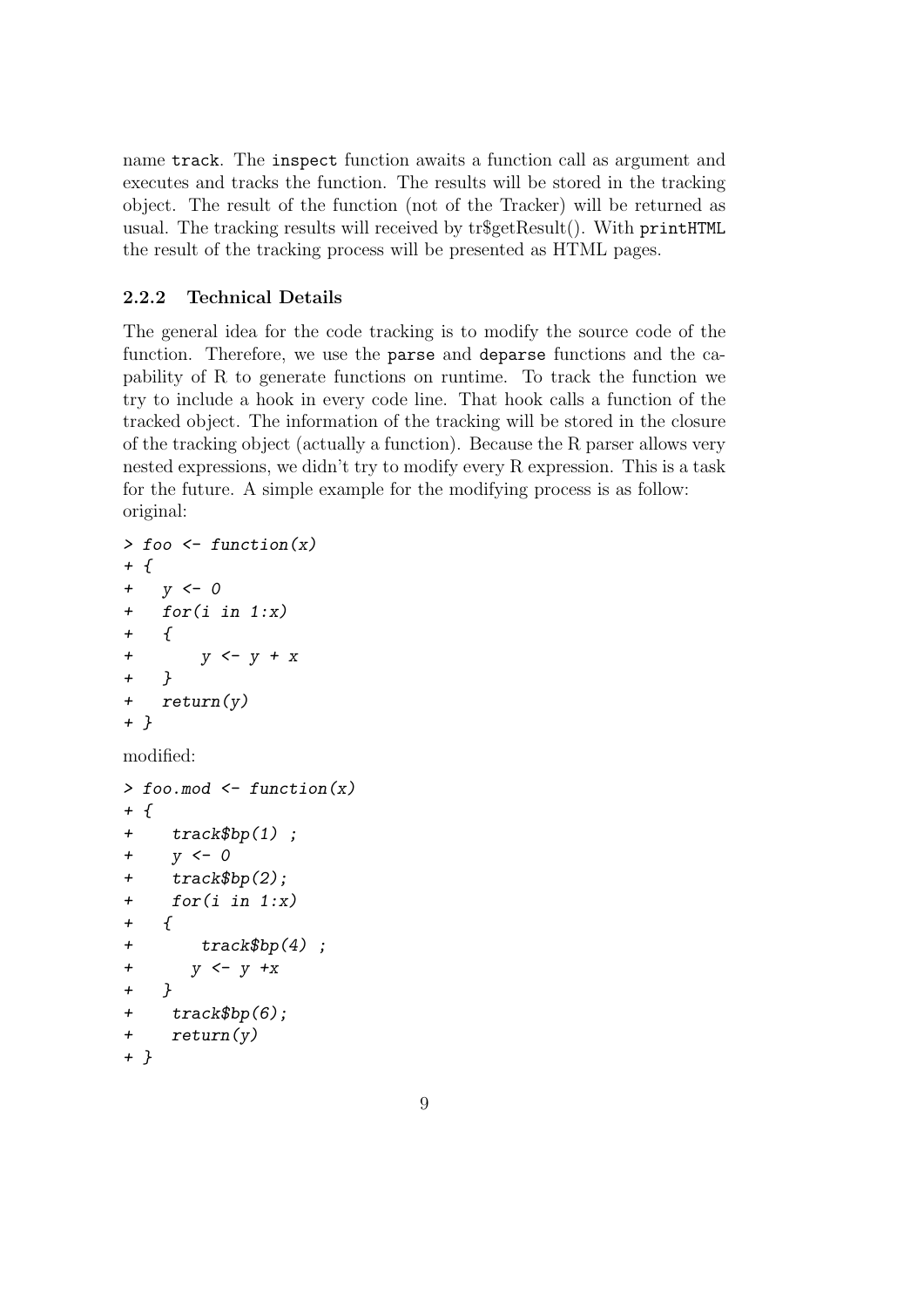Problematic code lines are:

 $> if(any(a==1))$  { + print("do TRUE") + } else print ("do FALSE");

This must be modified to

```
> if(any(a==1)) {
+ track$bp(2);
+ print("do TRUE")
+ }else{
+ track$bp(3);
+ print("do FALSE");
+ }
```
The problem is the *else* branch, that cannot be modified in the current version.

## <span id="page-9-0"></span>3 Future Development Ideas

Here we briefly list – in an unordered manner – some of the avenues for future development we or someone interested in this package could take:

- extend the checkEquals function to handle complex S4 class objects correctly in comparisons. To this end R core has modified check.equal to handle S4 objects.
- reimplement the internal structures storing the test suite as well as the test result data as S4 classes.
- record all warnings generated during the execution of a test function.
- add tools to create test cases automatically. This is a research project but – given the importance of testing – worth the effort. See [\[3\]](#page-10-2) for various approaches in other languages.
- improve the export of test suite execution data e.g. by adding XML data export support.
- add some evaluation methods to the code inspector e.g. use software metrics to estimate standard measures of code quality, complexity, and performance.